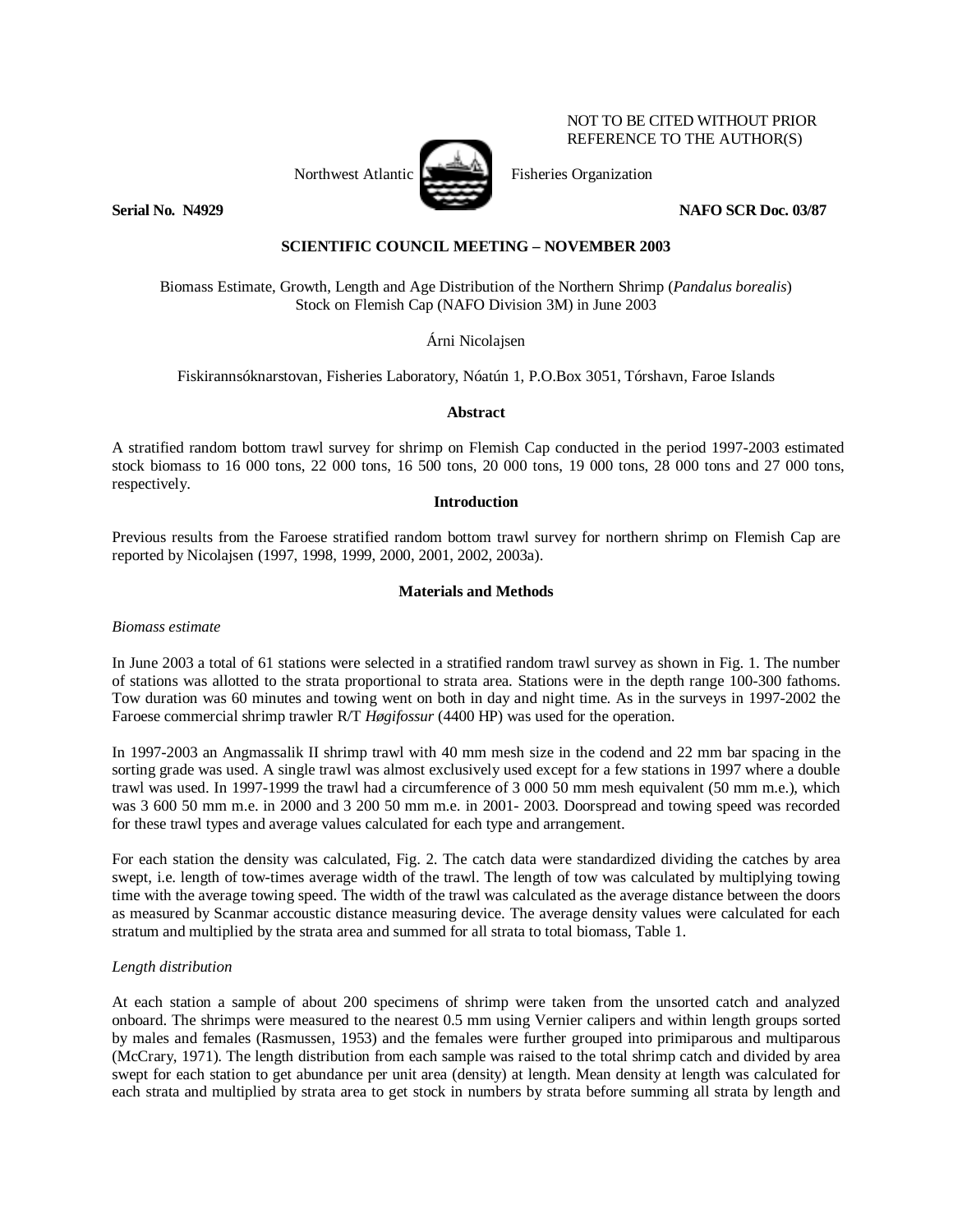sex/maturity groups. Stock in weight was calculated using a weight-length curve for shrimp in Div. 3M for June 2003 (Nicolajsen, 2003b).

#### *Growth*

The mean length at age/maturity was estimated by visually identifying the modes of each age group in the length distribution of males, primiparous and multiparous females in the stock.

### *Age structure*

The length distributions of males, primiparous and multiparous females were separated into age groups using the MIX software by MacDonnald and Pitcher (1979). The mean length at age input was taken from the estimated growth curve. A so-called Solver function in the Excel spreadsheet software was used to make preliminary estimates of proportion of each age/maturity group while certain constraints were set on the value range of sigmas. The calculated proportions were used as input to the Mix software.

#### **Results**

#### *Biomass estimate*

The result of the total stock biomass calculations by the area swept method was 27 246 tons with an unweighted average density of 0.948 g·m<sup>-2</sup> (Table 1).

### *Length distribution*

The length distributions in stock by male, primiparous and multiparous female components as well as total stock are shown in Fig. 3. The stock weight at length in stock by male, primiparous and multiparous female components as well as total stock are shown in Fig. 4.

#### *Growth*

The preliminary interpretation of mean lengths at age/maturity groups are show in Table 2. These means were used as input to the Mix software. The average length for each age group from Table 3 was used to estimate a von Bertalanffy growth curve, Fig. 5.

#### *Age structure*

Proportion, average size and standard deviation of age/maturity groups from the Mix runs are shown in Table 3. Age distribution is shown in Table 4 and Fig. 6. Growth curve and relative size distribution of age/maturity groups is shown in Fig. 7. Stock in numbers in the period 1997-2003 are shown in Table 5 and plotted by year class in Fig. 8. A summary of stock parameters with C.V.% are shown in Table 6 and Fig. 9. Age structure in survey for 1997-2003 is shown in Fig. 10.

#### **References**

- MacDonnald, P. and T.Pitcher. 1979. The Mix software. Age Separation of Length Distributions. J. Fish. Res. Board Can. **36**:987-1001.
- McCrary, J.A. 1971. Sternal Spines as a Characteristic for Differentiating between Females of some *Pandalidae*. J. Fish. Res. Board Can., **28**: 98-100.
- Nicolajsen, Á. 1997. Biomass Estimate by Area Swept of the Shrimp Stock on Flemish Cap (Div. 3M) in June 1997. NAFO SC WP 97/49. 3 p.
- Nicolajsen, Á. 1998. Biomass Estimate, Length and Age Distribution of the Northern Shrimp (*Pandalus borealis*) Stock on Flemish Cap (NAFO Div. 3M) in July 1998 and Faroese Catches in 1997 and 1998. NAFO SC WP 98/83. 3 p.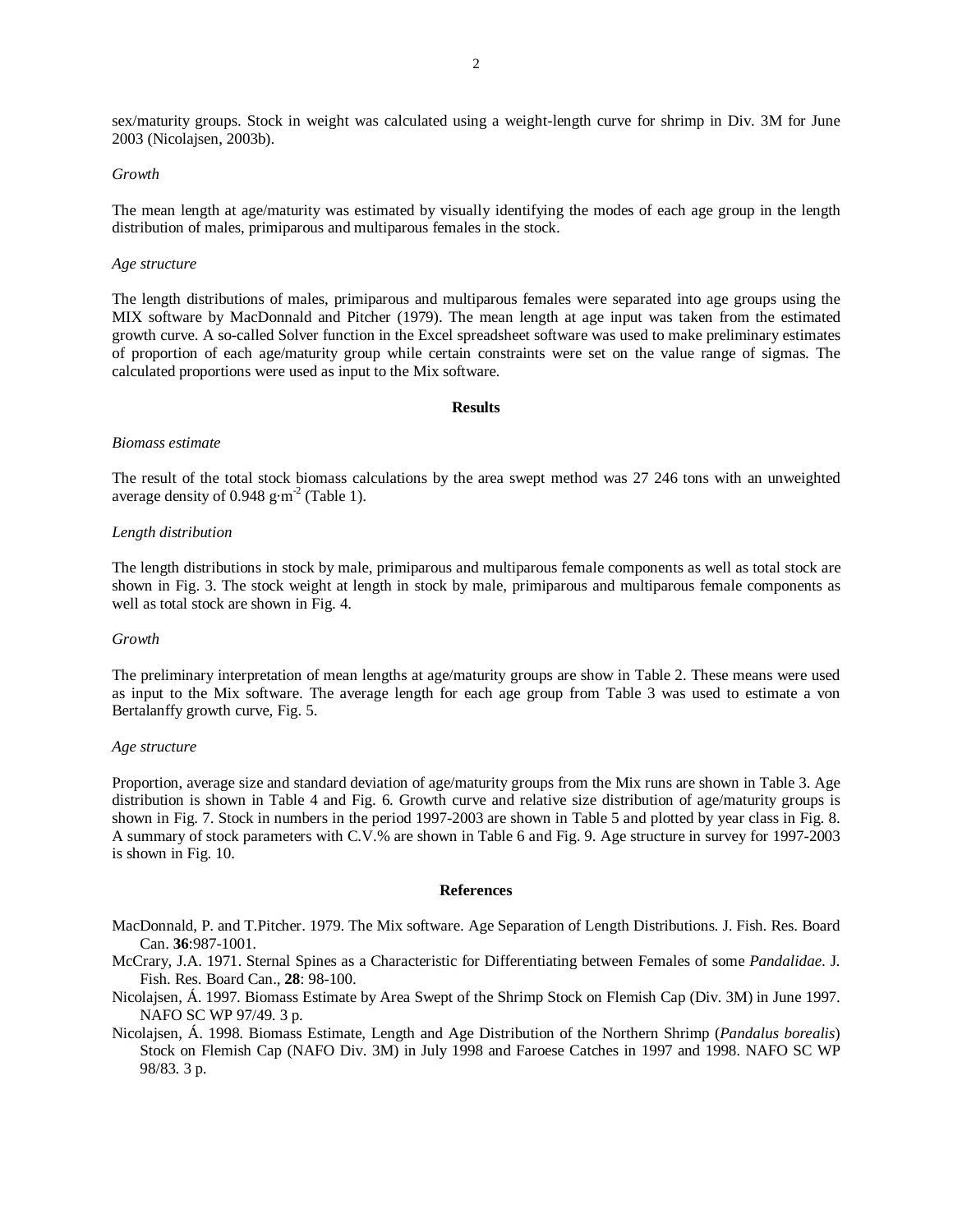- Nicolajsen, Á. 1999. Biomass Estimate, Growth, Length and Age Distribution of the Northern Shrimp (*Pandalus borealis*) Stock on Flemish Cap (NAFO Div. 3M) in June 2000 and Faroese Shrimp catches 1996-1999. NAFO SC WP 99/114. 18 p.
- Nicolajsen, Á. 2000. Biomass Estimate, Growth, Length and Age Distribution of the Northern Shrimp (*Pandalus borealis*) Stock on Flemish Cap (NAFO Div. 3M) in June 2000. NAFO SCR Doc. 00/83. 17 p.
- Nicolajsen, Á. 2001. Biomass Estimate,Growth, Length and Age Distribution of the Northern *Shrimp (Pandalus borealis*) Stock on Flemish Cap (NAFO Division 3M) in June 2001. NAFO SCR Doc. 01/188 20 p.
- Nicolajsen, Á. 2002. Biomass Estimate, Growth, Length and Age Distribution of the Northern *Shrimp (Pandalus borealis*) Stock on Flemish Cap (NAFO Division 3M) in June 2002. NAFO SCR Doc. 02/156 20 p.
- Nicolajsen, Á. 2003a. Biomass Estimate of the Northern Shrimp (*Pandalus borealis*) Stock on Flemish Cap (NAFO Div. 3M) for 2003
- Nicolajsen, Á. 2003b. Weight-length relationship of northern shrimp (*Pandalus borealis*) on Flemish Cap (Div. 3M) in June 2003. NAFO SC WP 03/ . 1 p.
- Rasmussen, B. 1953. On the Geographical Variation in Growth and Sexual Development of the Deep Sea Prawn (*Pandalus borealis*, Kr.). Norweg. Fish. and Mar. Invest. Rep., **10** (3): 1-160.

| Strata No. | Average<br>density t•km <sup>-2</sup> | Strata area<br>$km^{-2}$ | Biomass tons | No. of<br><b>Stations</b> |
|------------|---------------------------------------|--------------------------|--------------|---------------------------|
| 13         | 0.785                                 | 2572                     | 2020         | 5                         |
| 14         | 1.391                                 | 2401                     | 3341         | 5                         |
| 15         | 0.141                                 | 1629                     | 229          | 3                         |
| 16         | 0.981                                 | 5574                     | 5468         | 13                        |
| 17         | 1.393                                 | 5402                     | 7524         | 11                        |
| 18         | 1.392                                 | 4116                     | 5729         | 9                         |
| 19         | 0.321                                 | 1715                     | 550          | 4                         |
| 20         | 0.185                                 | 1886                     | 348          | 4                         |
| 21         | 0.084                                 | 1629                     | 137          | $\overline{2}$            |
| 22         | 0.805                                 | 943                      | 759          | $\mathfrak{D}$            |
| 23         | 0.886                                 | 1286                     | 1140         | 3                         |
| Total      |                                       | 29154                    | 27246        | 61                        |
| Average    | 0.935                                 |                          |              |                           |

Table 1. Area swept assessment of the Flemish Cap (NAFO Div. 3M) shrimp stock biomass for June 2003.

Table 2.Average OCL interpreted from size distributions.

| Age            | Males<br>OCL, mm | Primiparous<br>OCL, mm | Multiparous<br>OCL, mm | Mean OCL,<br>mm |
|----------------|------------------|------------------------|------------------------|-----------------|
|                |                  |                        |                        |                 |
|                | 9.50             |                        |                        | 9.50            |
| $\overline{c}$ | 15.60            |                        |                        | 15.60           |
| 3              | 18.75            |                        | 18.75                  | 18.75           |
| 4              | 20.75            | 20.75                  | 20.75                  | 20.75           |
| 5              |                  | 23.00                  | 22.75                  | 22.88           |
| 6              |                  | 25.25                  | 25.25                  | 25.25           |
|                |                  | 26.25                  | 26.50                  | 26.38           |
| 8              |                  |                        | 27.75                  | 27.75           |
| 9              |                  |                        |                        |                 |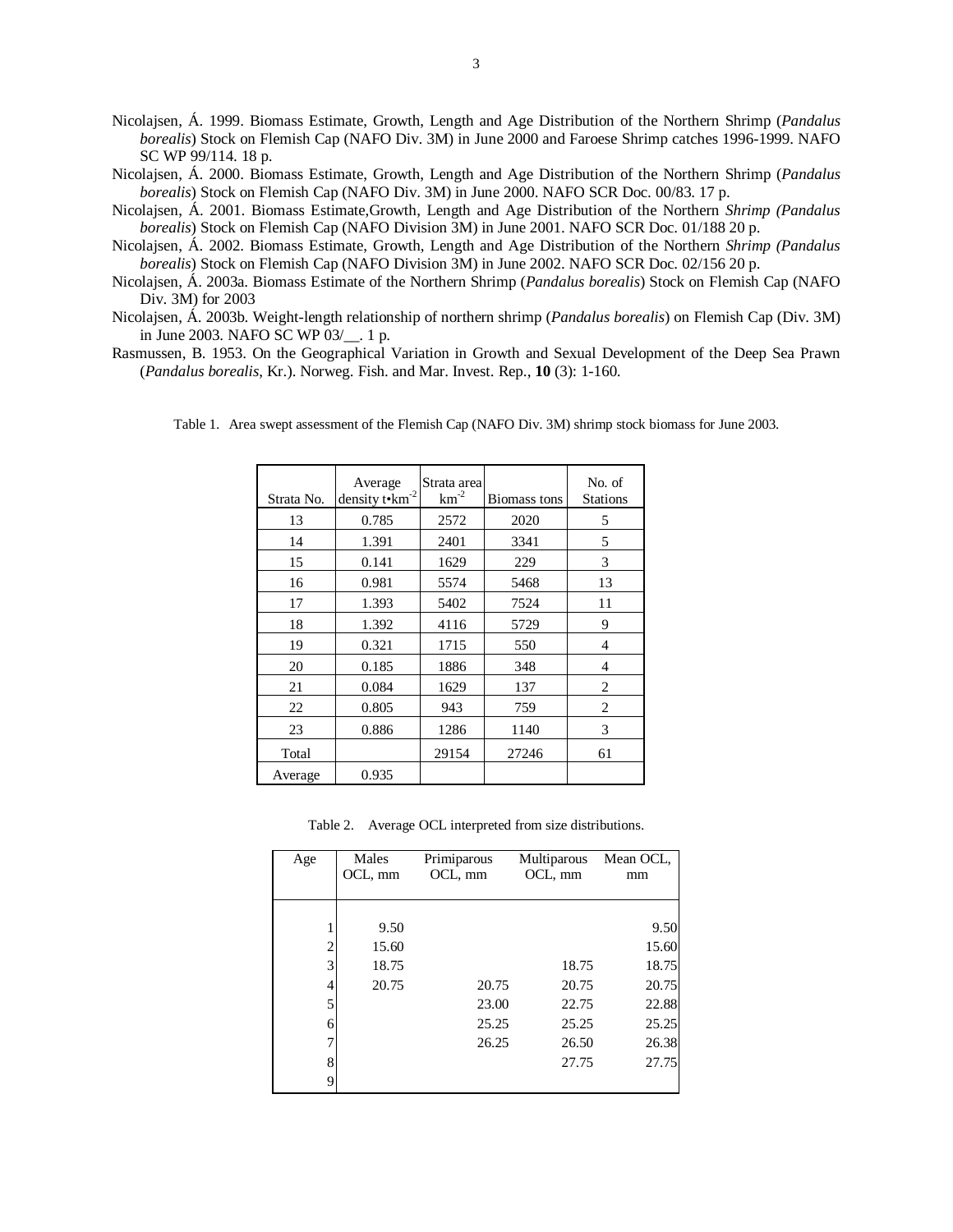| Sex and                  |       |        |        |             |             |        |  |
|--------------------------|-------|--------|--------|-------------|-------------|--------|--|
| maturity                 |       |        |        |             |             |        |  |
| group                    | Male  |        |        | Primiparous | Multiparous |        |  |
| Age                      | Prop. | St.Dev | Prop.  | St.Dev      | Prop.       | St.Dev |  |
| $\,1\,$                  | 0.094 | 0.005  |        |             |             |        |  |
| $\mathbf{2}$             | 0.282 | 0.007  |        |             |             |        |  |
| 3                        | 0.188 | 0.008  |        |             | 0.028       | 0.007  |  |
| $\overline{4}$           | 0.435 | 0.009  | 0.072  | 0.014       | 0.122       | 0.019  |  |
| 5                        |       |        | 0.722  | 0.026       | 0.262       | 0.029  |  |
| 6                        |       |        | 0.194  | 0.032       | 0.471       | 0.032  |  |
| $\boldsymbol{7}$         |       |        | 0.0121 | 0.019       | 0.114       | 0.023  |  |
| 8                        |       |        |        |             | 0.004       | 0.006  |  |
|                          | Mean  | St.Dev | Mean   | St.Dev      | Mean        | St.Dev |  |
| $\mathbf{1}$             | 9.6   | 0.024  |        |             |             |        |  |
| $\boldsymbol{2}$         | 15.2  | 0.024  |        |             |             |        |  |
| 3                        | 17.9  | 0.049  |        |             | 18.1        | 0.197  |  |
| $\overline{4}$           | 20.6  | 0.026  | 20.8   | 0.190       | 21.3        | 0.165  |  |
| 5                        |       |        | 23.0   | 0.058       | 23.1        | 0.142  |  |
| 6                        |       |        | 25.3   | 0.187       | 25.2        | 0.093  |  |
| $\tau$                   |       |        | 26.1   | 1.545       | 27.1        | 0.194  |  |
| 8                        |       |        |        |             | 29.3        | 1.431  |  |
|                          | Sigma | St.Dev | Sigma  | St.Dev      | Sigma       | St.Dev |  |
| $\,1\,$                  | 0.67  | 0.026  |        |             |             |        |  |
| $\overline{c}$           | 1.02  | 0.030  |        |             |             |        |  |
| 3                        | 1.32  | 0.092  |        |             | 1.30        | 0.247  |  |
| $\overline{\mathcal{L}}$ | 1.15  | 0.026  | 0.94   | 0.136       | 1.02        | 0.176  |  |
| 5                        |       |        | 1.03   | 0.054       | 1.03        | 0.147  |  |
| 6                        |       |        | 1.16   | 0.157       | 1.11        | 0.092  |  |
| $\tau$                   |       |        | 1.08   | 1.245       | 1.28        | 0.166  |  |
|                          |       |        |        |             | 0.83        | 1.047  |  |

Table 3. Results from the age separation for each sex/maturity group calculated with the Mix software.

Table 4. Stock in numbers (mill.) by age/maturity groups in Flemish Cap shrimp stock (NAFO DIV. 3M) in 2003.

| Age            | Male | Primiparous | Multiparous | Total |
|----------------|------|-------------|-------------|-------|
|                | 373  |             |             | 373   |
| $\overline{c}$ | 1119 |             |             | 1119  |
| 3              | 747  |             | 21          | 768   |
| 4              | 1727 | 54          | 93          | 1875  |
| 5              |      | 548         | 201         | 749   |
| 6              |      | 148         | 362         | 509   |
|                |      | 9           | 87          | 96    |
| 8              |      |             |             |       |
| Total          | 3966 | 759         | 768         | 5493  |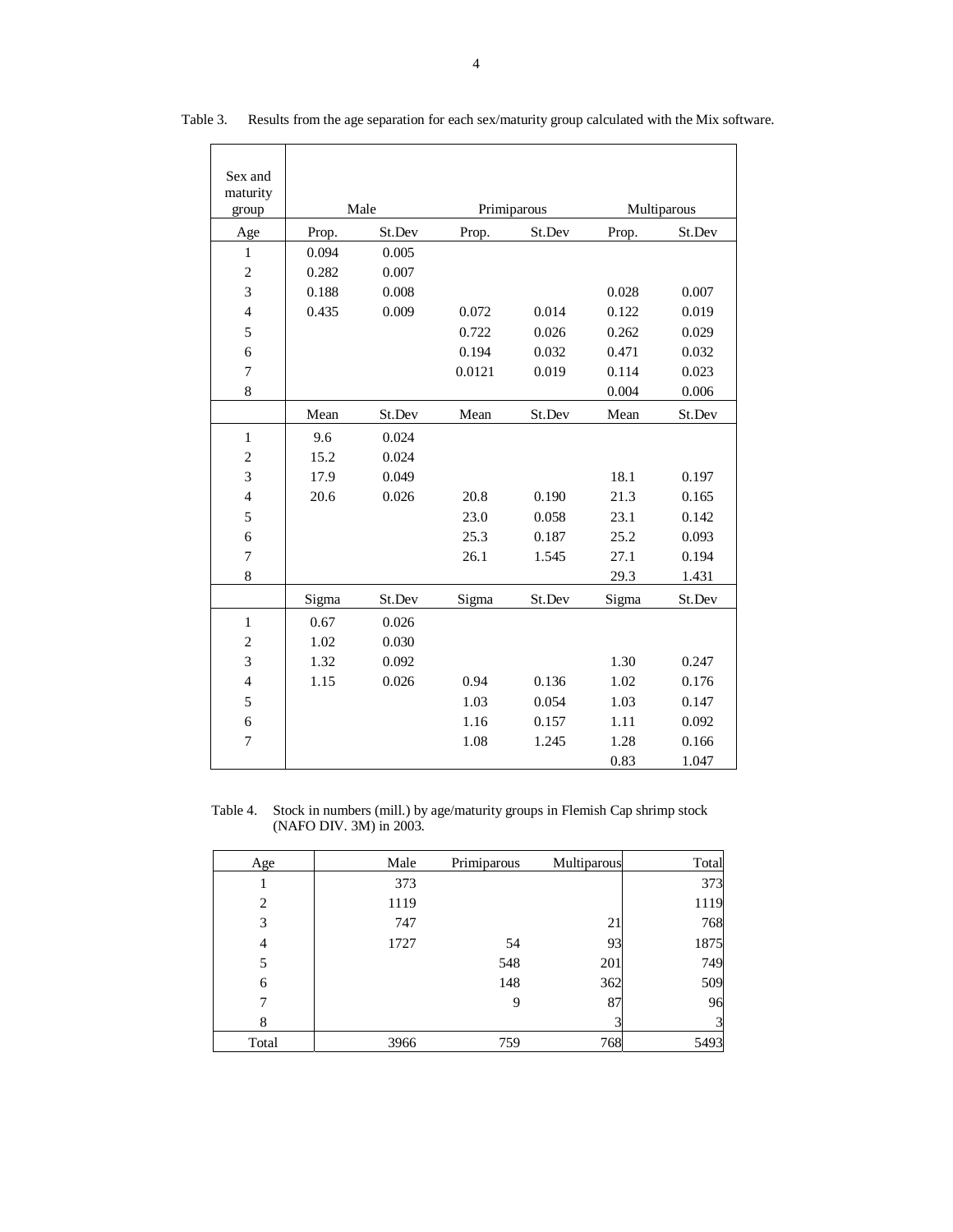| Age   | 1997 | 1998 | 1999 | 2000 | 2001 | 2002           |      | 2003 Average |
|-------|------|------|------|------|------|----------------|------|--------------|
|       |      |      |      | 9    | 15   | 24             | 373  | 106          |
|       | 855  | 210  | 214  | 108  | 1242 | 416            | 1119 | 595          |
|       | 1568 | 1269 | 1289 | 1392 | 359  | 3566           | 768  | 1459         |
|       | 446  | 934  | 835  | 1285 | 1098 | 340            | 1875 | 973          |
|       | 442  | 664  | 880  | 631  | 449  | 1115           | 749  | 704          |
|       | 89   | 570  | 200  | 517  | 677  | 214            | 509  | 397          |
| $7+$  |      | ⇁    | 3    |      |      | $\overline{4}$ | 100  | 28           |
| Total | 3399 | 3654 | 3422 | 3942 | 3840 | 5680           | 5493 | 4204         |

Table 5. Stock in numbers (mill.) in Flemish Cap shrimp stock (NAFO DIV. 3M) in the period 1997-2003.

Table 6. Summary of survey stock assessment parameters for shrimp on Flemish Cap (NAFO 3M) in the period 1997-2003.

| Year    | Biomass t | Density<br>$g.m-$ | <b>Numbers</b><br>$(10^{-6})$ | Average<br>weight, g | Abundance<br>numbers. $m-2$ | Female<br>biomass, t | $C.V.$ % | Surveyed<br>area, $\text{km}^2$ |
|---------|-----------|-------------------|-------------------------------|----------------------|-----------------------------|----------------------|----------|---------------------------------|
| 1997    | 16102     | 0.50              | 3400                          | 4.74                 | 0.105                       | 6417                 | 111      | 32413                           |
| 1998    | 21824     | 0.71              | 3654                          | 5.97                 | 0.119                       | 11783                | 94       | 30612                           |
| 1999    | 16486     | 0.57              | 3421                          | 4.82                 | 0.117                       | 8621                 | 75       | 29154                           |
| 2000    | 20165     | 0.69              | 3941                          | 5.12                 | 0.135                       | 9487                 | 75       | 29154                           |
| 2001    | 19036     | 0.65              | 3840                          | 4.96                 | 0.132                       | 8930                 | 58       | 29154                           |
| 2002    | 27732     | 0.95              | 5681                          | 4.88                 | 0.195                       | 11803                | 83       | 29154                           |
| 2003    | 27246     | 0.93              | 5493                          | 4.96                 | 0.188                       | 12402                | 78       | 29154                           |
| Average | 21227     | 0.72              | 4204                          | 5.06                 | 0.142                       | 9920                 | 82       | 29828                           |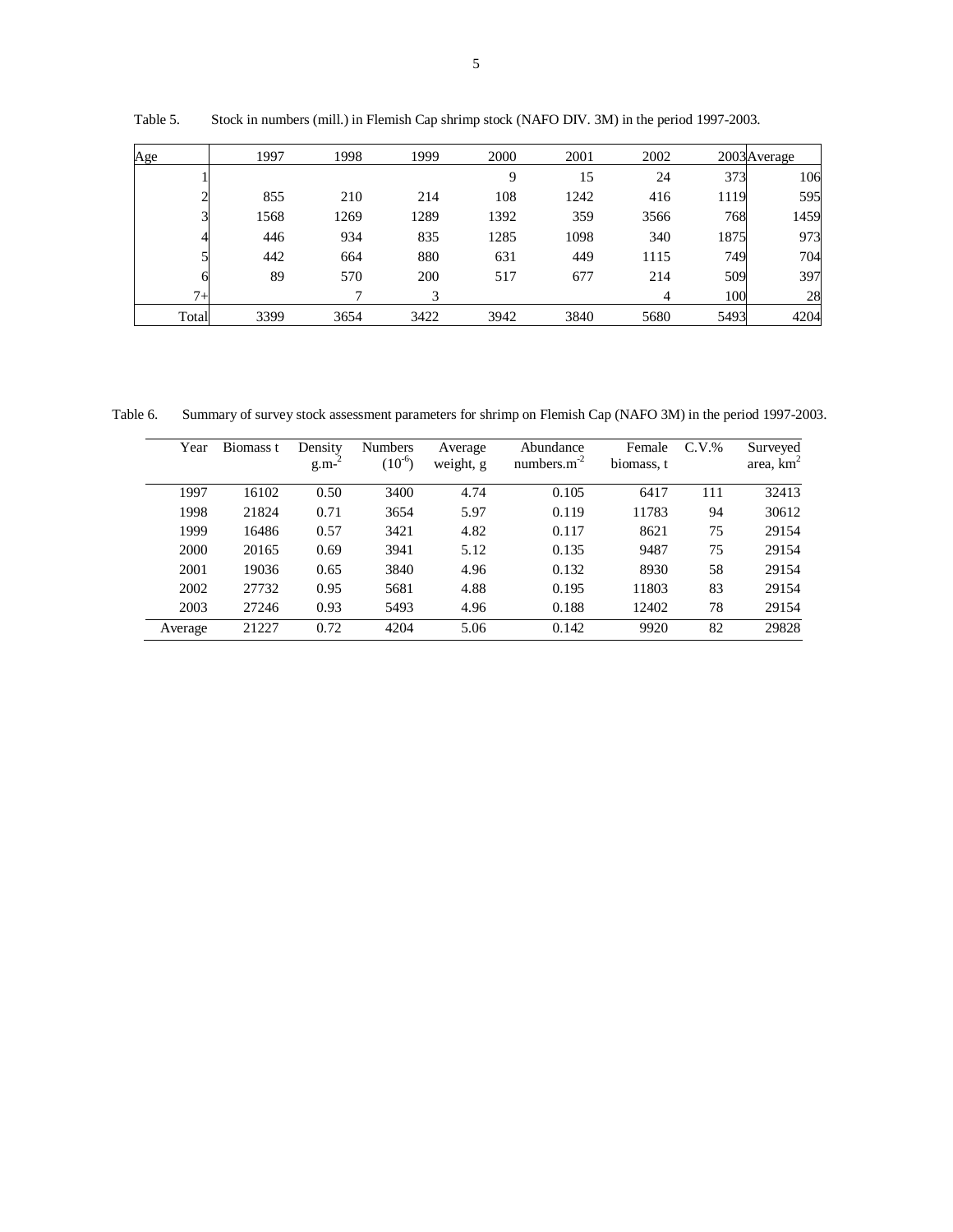

Fig. 1. Map of Flemish Cap (NAFO Div. 3M) showing strata with randomly selected stations (squares shaded) in the June 2003.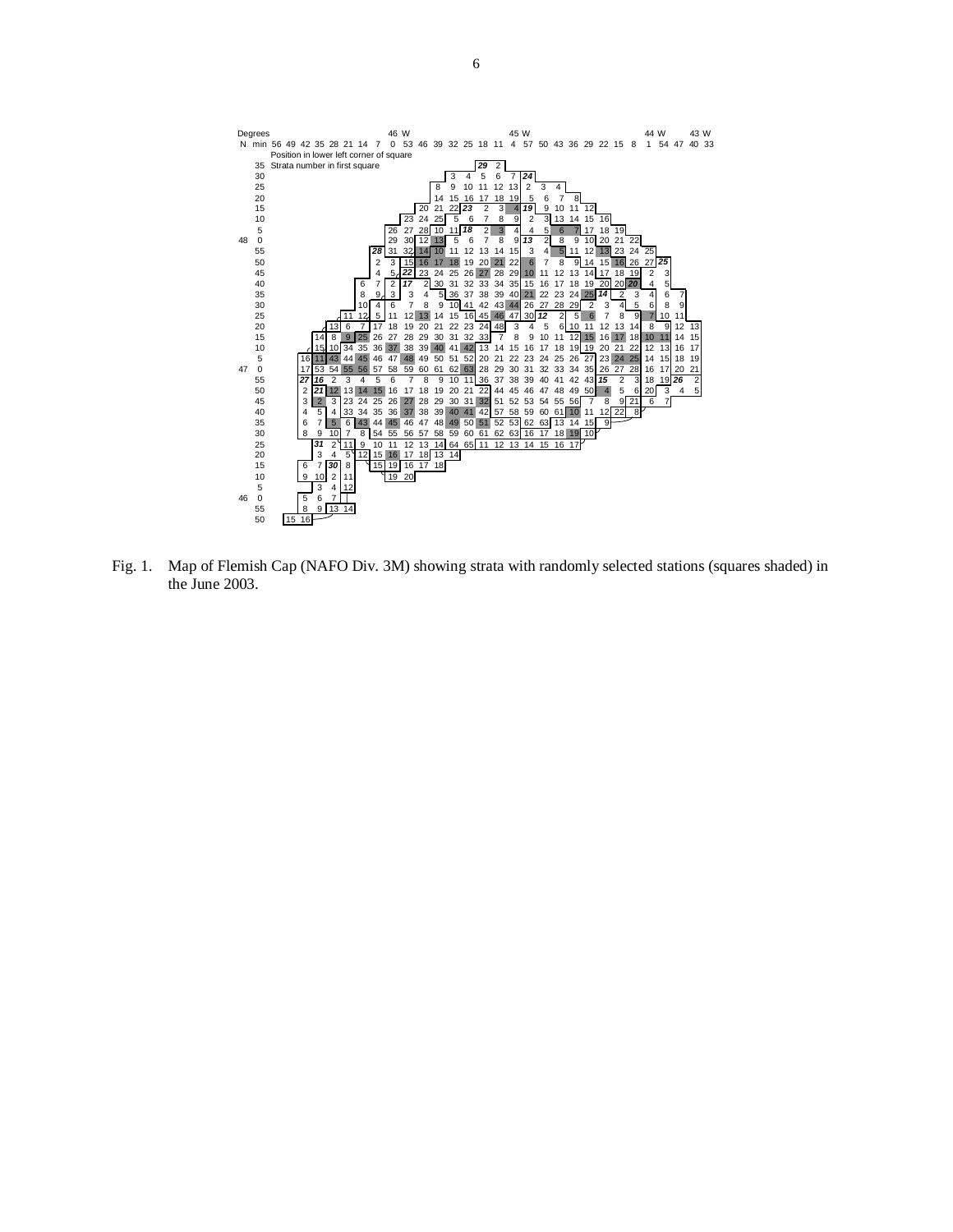

Fig. 2. Distribution of density of shrimp (g·m<sup>-2</sup>) from surveys on Flemish Cap (NAFO Div. 3M) in 1997-2003.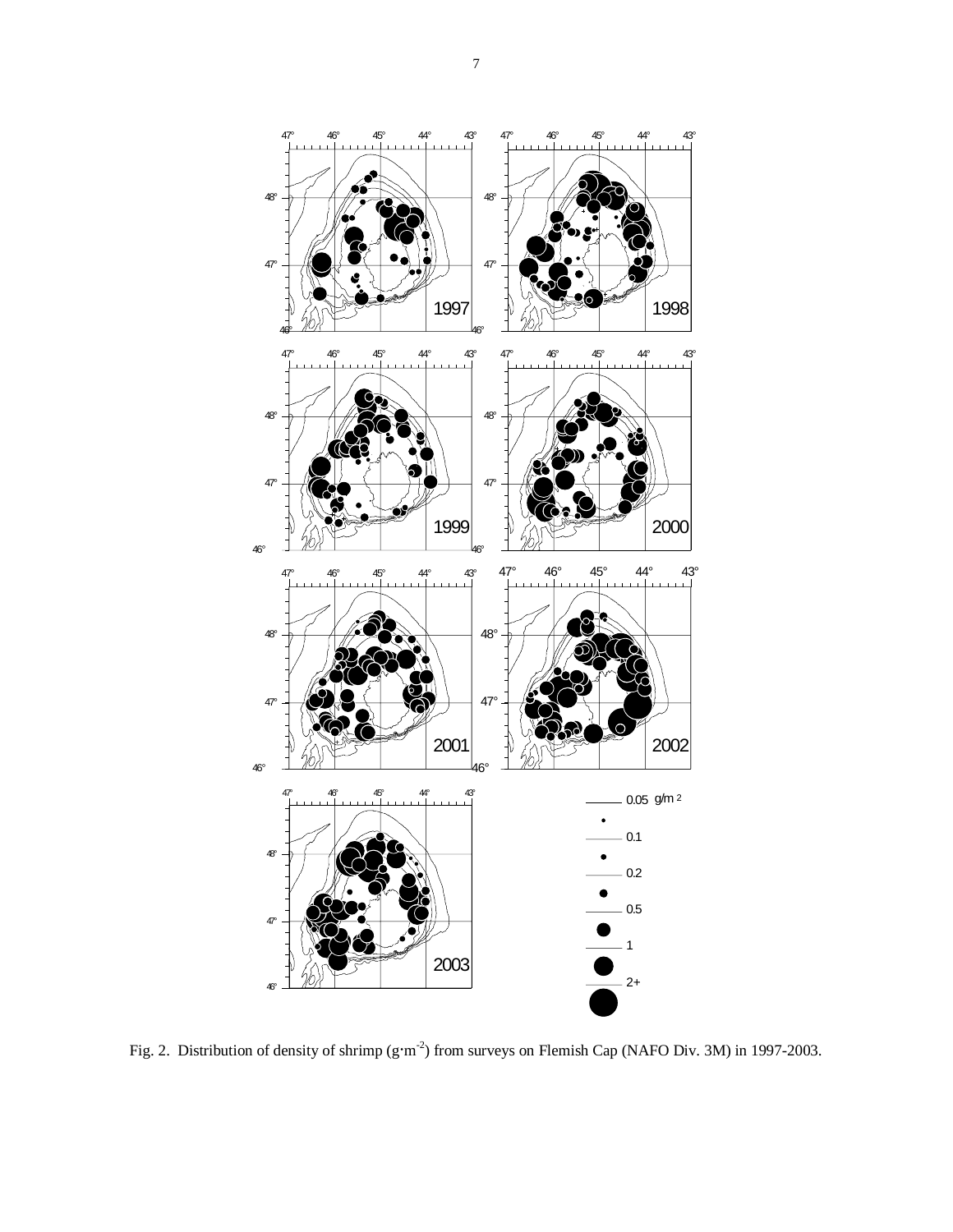

Fig. 3.Length distribution in shrimp stock on Flemish Cap (NAFO Div. 3M) of total, males, primiparous and multiparous females from the June 2003 survey.



Fig. 4. Stock weight (t) at length in shrimp stock on Flemish Cap (NAFO Div. 3M) of total, males, primiparous and multiparous females from the June 2003 survey.



Fig. 5. von Bertalanffy growth curve for shrimp on Flemish Cap (NAFO Div. 3M). Data points from Table 3.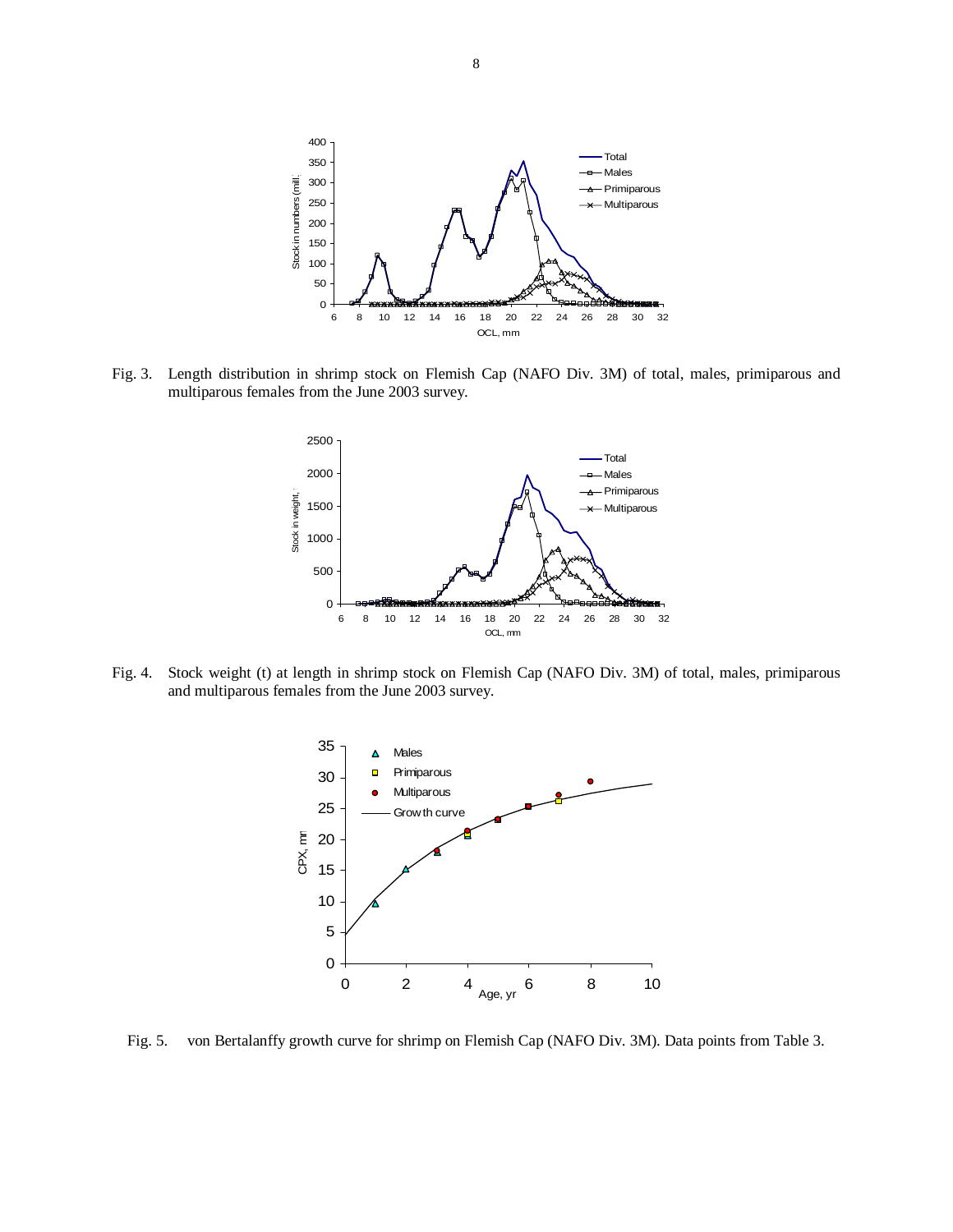

Fig. 6 Stock in numbers at age/maturity groups in Flemish Cap shrimp stock (NAFO DIV. 3M) in 2003. Data from Table 4.



Fig. 7. Growth curve and relative size distribution of age/maturity groups of shrimp on Flemish Cap (NAFO Div. 3M) from survey in June 2003.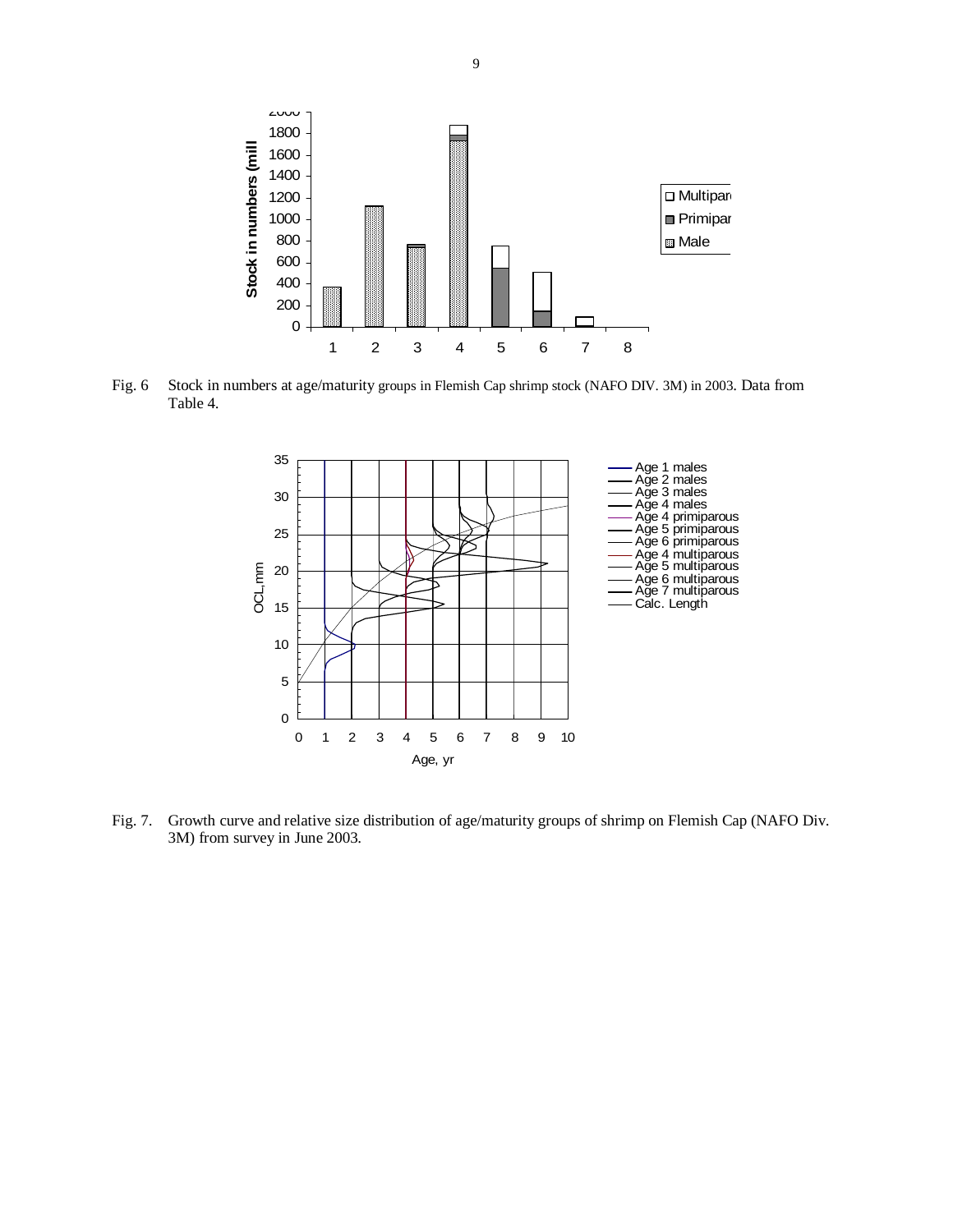

Fig. 8. Stock in numbers by year class in shrimp stock on Flemish Cap (NAFO Div. 3M) in the period 1997-2003.



Fig. 9 Total shrimp stock biomass and female stock biomass on Flemish Cap (NAFO Div. 3M) in the period 1997-2003.